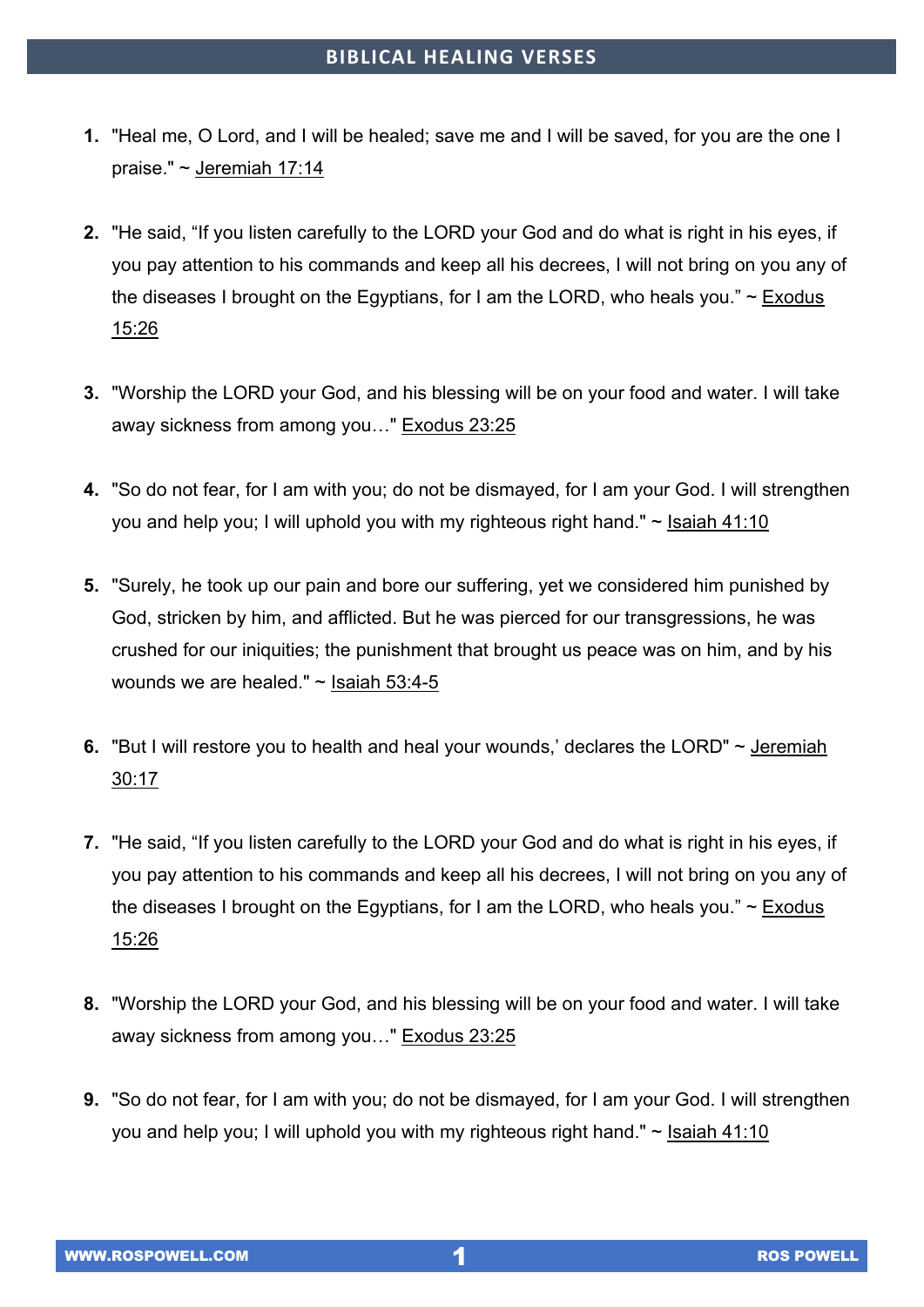- **10.**"Surely, he took up our pain and bore our suffering, yet we considered him punished by God, stricken by him, and afflicted. But he was pierced for our transgressions, he was crushed for our iniquities; the punishment that brought us peace was on him, and by his wounds we are healed." ~ Isaiah 53:4-5
- **11.**"But I will restore you to health and heal your wounds,' declares the LORD" ~ Jeremiah 30:17
- **12.**"if my people, who are called by my name, will humble themselves and pray and seek my face and turn from their wicked ways, then I will hear from heaven, and I will forgive their sin and will heal their land. Now my eyes will be open and my ears attentive to the prayers offered in this place." ~ 2 Chronicles 7:14-15
- **13.**"You restored me to health and let me live. Surely it was for my benefit that I suffered such anguish. In your love you kept me from the pit of destruction; you have put all my sins behind your back."  $\sim$  Isaiah 38:16-17
- **14.**"I have seen their ways, but I will heal them; I will guide them and restore comfort to Israel's mourners, creating praise on their lips. Peace, peace, to those far and near," says the LORD. "And I will heal them." ~ Isaiah 57:18-19
- **15.**"Nevertheless, I will bring health and healing to it; I will heal my people and will let them enjoy abundant peace and security." ~ Jeremiah 33:6
- **16.**"Dear friend, I pray that you may enjoy good health and that all may go well with you, even as your soul is getting along well."  $\sim$  3 John 1:2
- **17.**"And my God will meet all your needs according to the riches of his glory in Christ Jesus."  $\sim$  Philippians 4:19
- **18.**"He will wipe every tear from their eyes. There will be no more death' or mourning or crying or pain, for the old order of things has passed away."  $\sim$  Revelations 21:4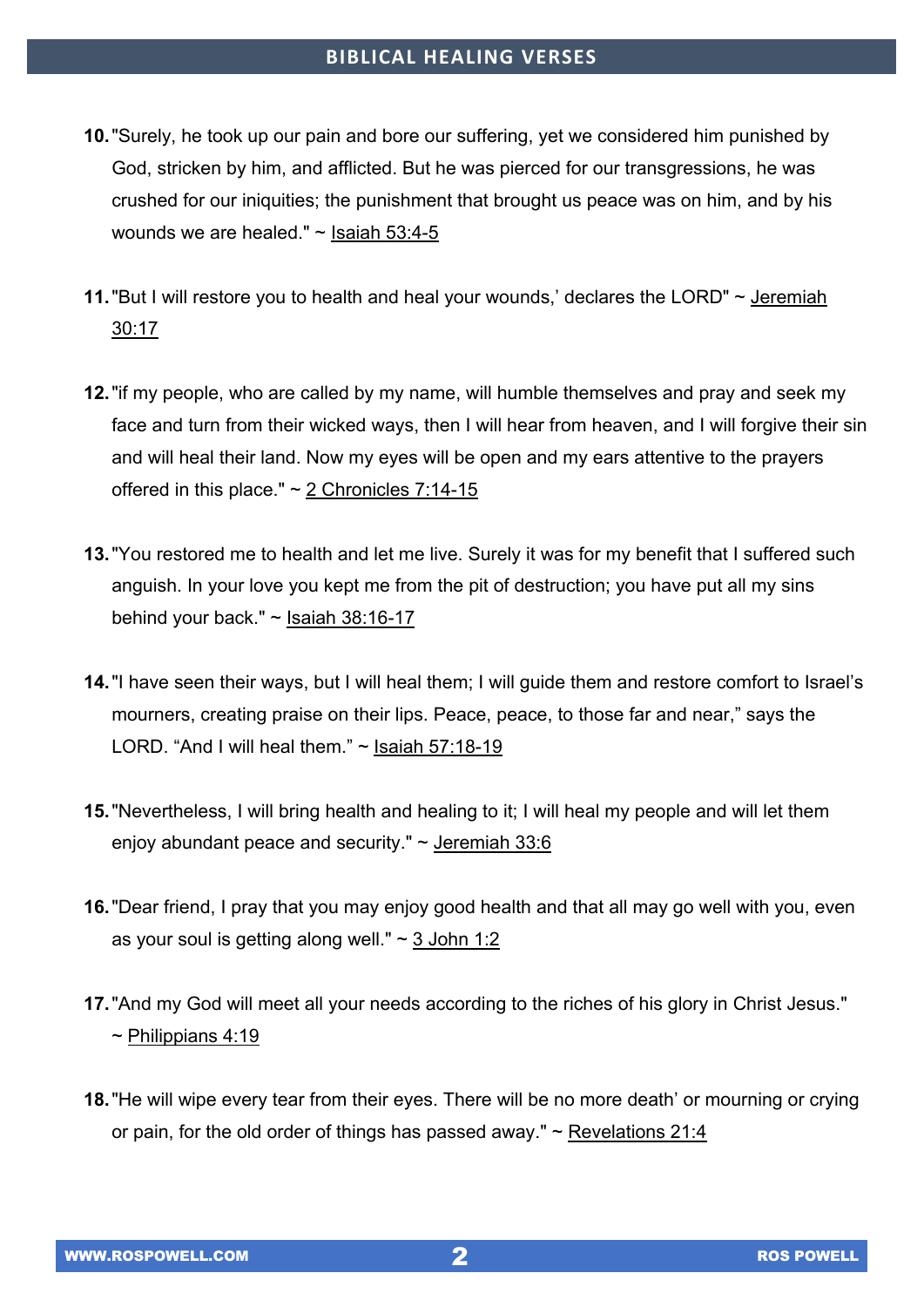- **19.**"Dear friend, I pray that you may enjoy good health and that all may go well with you, even as your soul is getting along well."  $\sim$  3 John 1:2
- **20.**"And my God will meet all your needs according to the riches of his glory in Christ Jesus."  $\sim$  Philippians 4:19
- **21.**"My son, pay attention to what I say; turn your ear to my words. Do not let them out of your sight, keep them within your heart; for they are life to those who find them and health to one's whole body."  $\sim$  Proverbs 4:20-22
- **22.**"A cheerful heart is good medicine, but a crushed spirit dries up the bones." ~ Proverbs 17:22
- **23.**"There is a time for everything, and a season for every activity under the heavens: a time to be born and a time to die, a time to plant and a time to uproot, a time to kill and a time to heal, a time to tear down and a time to build, a time to weep and a time to laugh, a time to mourn and a time to dance, a time to scatter stones and a time to gather them, a time to embrace and a time to refrain from embracing, a time to search and a time to give up, a time to keep and a time to throw away, a time to tear and a time to mend, a time to be silent and a time to speak, a time to love and a time to hate, a time for war and a time for peace." ~ Ecclesiastes 3:1-8
- **24.**"LORD, be gracious to us; we long for you. Be our strength every morning, our salvation in time of distress." ~ Isaiah 33:2
- **25.**When you pass through the waters, I will be with you; and when you pass through the rivers, they will not sweep over you. When you walk through the fire, you will not be burned; the flames will not set you ablaze. Isaiah 43:2
- **26.**"Therefore, confess your sins to each other and pray for each other so that you may be healed. The prayer of a righteous person is powerful and effective." ~ James 5:6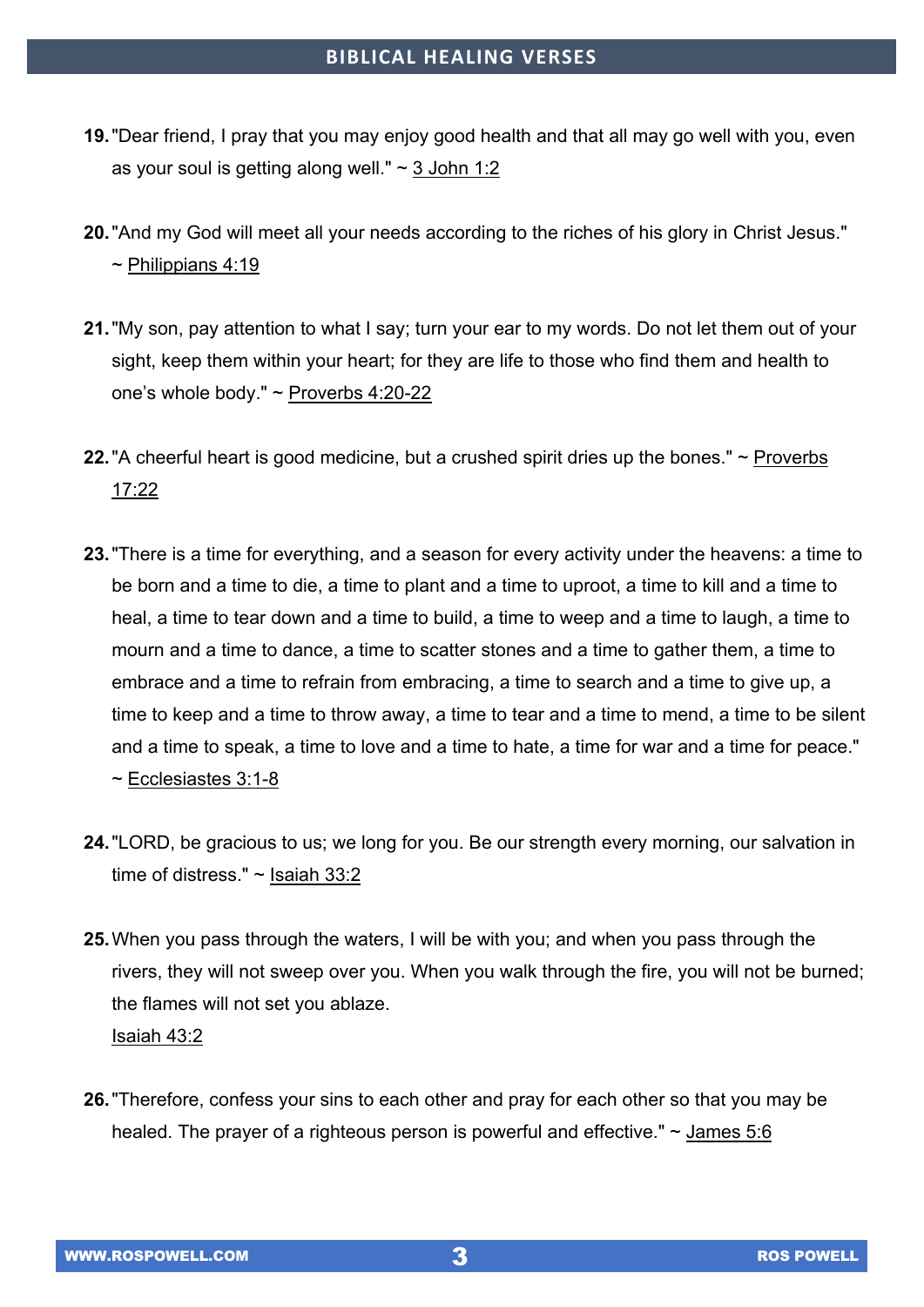- **27.**"He himself bore our sins" in his body on the cross, so that we might die to sins and live for righteousness; "by his wounds you have been healed." ~ 1 Peter 2:24
- **28.**"Come to me, all you who are weary and burdened, and I will give you rest. Take my yoke upon you and learn from me, for I am gentle and humble in heart, and you will find rest for your souls. For my yoke is easy and my burden is light." ~ Matthew 11:28-30
- **29.**"He gives strength to the weary and increases the power of the weak." ~ Isaiah 40:29
- **30.**"Then they cried to the LORD in their trouble, and he saved them from their distress. He sent out his word and healed them; he rescued them from the grave. Let them give thanks to the LORD for his unfailing love and his wonderful deeds for mankind." ~ Psalms 107:19- 21
- **31.**"LORD my God, I called to you for help, and you healed me." ~ Psalms 30:2
- **32.**"The righteous cry out, and the LORD hears them; he delivers them from all their troubles. The LORD is close to the brokenhearted and saves those who are crushed in spirit. The righteous person may have many troubles, but the LORD delivers him from them all; he protects all his bones, not one of them will be broken. Evil will slay the wicked; the foes of the righteous will be condemned. The LORD will rescue his servants; no one who takes refuge in him will be condemned." ~ Psalms 34:17-22
- **33.**"Praise the LORD, my soul, and forget not all his benefits who forgives all your sins and heals all your diseases, who redeems your life from the pit and crowns you with love and compassion." ~ Psalms 103:2-4
- **34.**"Have mercy on me, LORD, for I am faint; heal me, LORD, for my bones are in agony."  $\sim$  Psalms 6:2